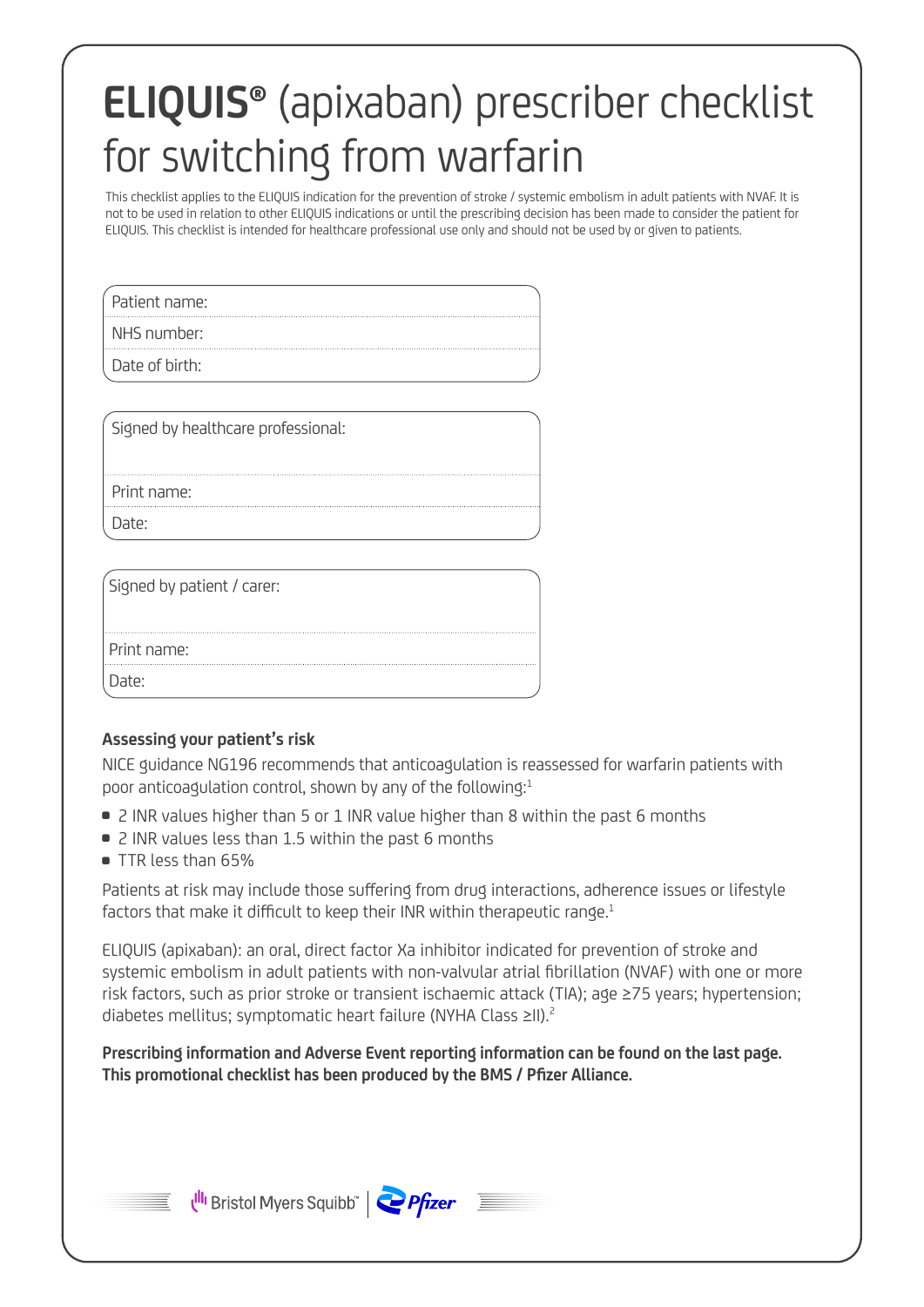## **ELIQUIS® (apixaban) prescriber checklist\***

### **This checklist is to support prescribers switching patients from warfarin to ELIQUIS, and is intended for healthcare professionals only. It should not be given to patients.**

Please ensure that your patient is eligible for ELIQUIS prior to prescribing. The table below provides an example checklist that may be used to assess a patient's suitability prior to initiating treatment with ELIQUIS, but these questions do not form an exhaustive list. Please refer to the SmPC for full prescribing information.<sup>2</sup>

| Have you assessed the following in this patient?                                                                                                                                                                                                                                                                                                                                                                                                                                                                                                                                                                                                                                                                                         |          |
|------------------------------------------------------------------------------------------------------------------------------------------------------------------------------------------------------------------------------------------------------------------------------------------------------------------------------------------------------------------------------------------------------------------------------------------------------------------------------------------------------------------------------------------------------------------------------------------------------------------------------------------------------------------------------------------------------------------------------------------|----------|
| Diagnosis and risk assessment                                                                                                                                                                                                                                                                                                                                                                                                                                                                                                                                                                                                                                                                                                            | Assessed |
| Individual risk of stroke <sup>2</sup> (e.g. CHA <sub>2</sub> DS <sub>2</sub> -VASc) <sup>1</sup>                                                                                                                                                                                                                                                                                                                                                                                                                                                                                                                                                                                                                                        |          |
| Individual risk of bleeding <sup>1</sup> (e.g. ORBIT bleeding risk score) <sup>1</sup>                                                                                                                                                                                                                                                                                                                                                                                                                                                                                                                                                                                                                                                   |          |
| <b>Renal function</b>                                                                                                                                                                                                                                                                                                                                                                                                                                                                                                                                                                                                                                                                                                                    |          |
| Prior to initiating ELIQUIS, renal function testing should be performed. <sup>2-4</sup><br>ELIQUIS is NOT recommended in patients with CrCl <15 ml/min or in patients undergoing dialysis. <sup>2</sup><br>Please see renal function results on the next page for more information.                                                                                                                                                                                                                                                                                                                                                                                                                                                      |          |
| <b>Hepatic function</b>                                                                                                                                                                                                                                                                                                                                                                                                                                                                                                                                                                                                                                                                                                                  |          |
| ELIQUIS is contraindicated in patients with hepatic disease associated with coagulopathy and clinically relevant<br>bleeding risk. <sup>2</sup> ELIQUIS is NOT recommended in patients with severe hepatic impairment. <sup>2</sup> It should be used with<br>caution in patients with mild or moderate hepatic impairment (Child Pugh A or B). <sup>2</sup> Patients with elevated liver<br>enzymes alanine aminotransferase (ALT) / aspartate aminotransferase (AST) > 2 x ULN or total bilirubin ≥1.5 x ULN<br>were excluded in clinical trials. <sup>2</sup> Therefore ELIQUIS should be used with caution in this population. <sup>2</sup> Prior to initiating<br>ELIQUIS, liver function testing should be performed. <sup>2</sup> |          |
| Active clinically significant bleeding, lesion or condition if considered a significant risk factor<br>for major bleeding, as per the SmPC                                                                                                                                                                                                                                                                                                                                                                                                                                                                                                                                                                                               |          |
| This may include: current / recent gastrointestinal ulceration, presence of malignant neoplasms at high risk of<br>bleeding, recent brain or spinal injury, recent brain, spinal or ophthalmic surgery, recent intracranial haemorrhage,<br>known or suspected oesophageal varices, arteriovenous malformations, vascular aneurysms or major intraspinal<br>or intracerebral vascular abnormalities. <sup>2</sup><br>ELIQUIS is contraindicated in these patients. <sup>2</sup>                                                                                                                                                                                                                                                          |          |
| Hereditary conditions which may contraindicate ELIQUIS                                                                                                                                                                                                                                                                                                                                                                                                                                                                                                                                                                                                                                                                                   |          |
| ELIQUIS contains lactose - patients with rare hereditary problems of galactose intolerance, total lactase deficiency<br>or glucose-galactose malabsorption should NOT take ELIQUIS. <sup>2</sup>                                                                                                                                                                                                                                                                                                                                                                                                                                                                                                                                         |          |
| <b>Prosthetic heart valves</b>                                                                                                                                                                                                                                                                                                                                                                                                                                                                                                                                                                                                                                                                                                           |          |
| ELIQUIS is NOT recommended in patients with prosthetic heart valves; the safety and efficacy of ELIQUIS have<br>not been studied in this setting. <sup>2</sup>                                                                                                                                                                                                                                                                                                                                                                                                                                                                                                                                                                           |          |
| Pregnant or breastfeeding                                                                                                                                                                                                                                                                                                                                                                                                                                                                                                                                                                                                                                                                                                                |          |
| Avoid use of ELIQUIS during pregnancy. <sup>2</sup> A decision must be made whether to discontinue breastfeeding<br>or to discontinue / abstain from ELIQUIS, taking into account the benefit of breastfeeding for the child<br>and the benefit of therapy for the woman. <sup>2</sup>                                                                                                                                                                                                                                                                                                                                                                                                                                                   |          |
| Antiphospholipid syndrome                                                                                                                                                                                                                                                                                                                                                                                                                                                                                                                                                                                                                                                                                                                |          |
| ELIQUIS is NOT recommended for patients with a history of thrombosis who are diagnosed with<br>antiphospholipid syndrome. <sup>2</sup>                                                                                                                                                                                                                                                                                                                                                                                                                                                                                                                                                                                                   |          |
| <b>Concomitant medications</b>                                                                                                                                                                                                                                                                                                                                                                                                                                                                                                                                                                                                                                                                                                           |          |
| Please see medications to assess on the next page.                                                                                                                                                                                                                                                                                                                                                                                                                                                                                                                                                                                                                                                                                       |          |

<sup>\*</sup> This checklist applies to the ELIQUIS indication for the prevention of stroke / systemic embolism in adult patients with NVAF. It is not to be used in relation to other ELIQUIS indications.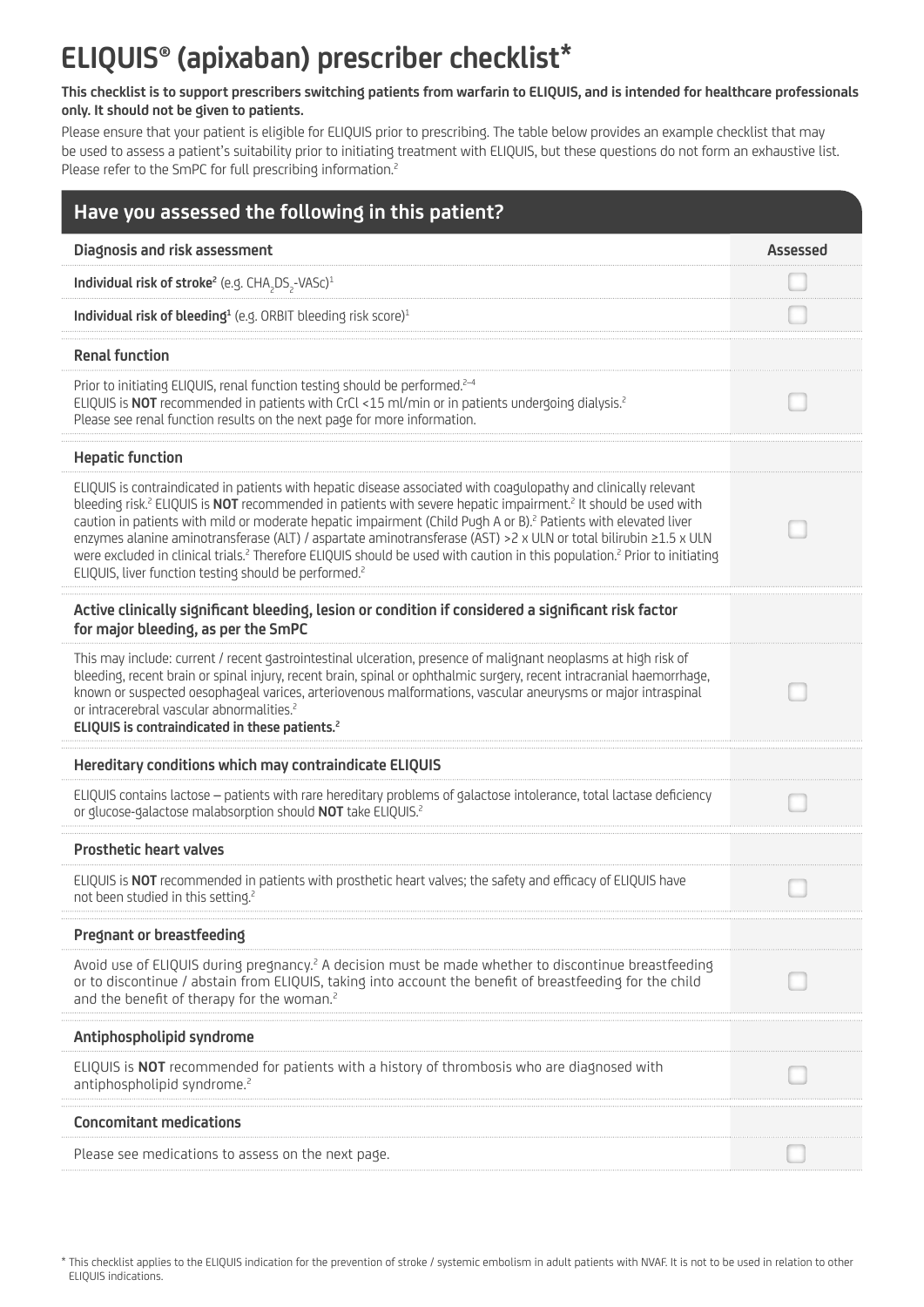## **ELIQUIS® (apixaban) prescriber checklist\***

## **Prior to prescribing, the following values should be calculated and recorded:**

| Renal function <sup>5</sup>                                                                                                                                                                                                                                                                                                                                                                                 | <b>Assessed</b> |  |
|-------------------------------------------------------------------------------------------------------------------------------------------------------------------------------------------------------------------------------------------------------------------------------------------------------------------------------------------------------------------------------------------------------------|-----------------|--|
| ELIQUIS is NOT recommended in patients with CrCl <15 ml/min or in patients undergoing dialysis. <sup>2</sup><br>Serum creatinine: umol/l Baseline CrCl: http://min<br>CrCl should be calculated using the Cockcroft and Gault formula: <sup>3</sup> Estimated CrCl in ml/min = $[(140 - age) \times$<br>(weight in kg) x (constant: 1.23 for men; 1.04 for women)] / serum creatinine (umol/l) <sup>3</sup> |                 |  |
| Liver function <sup>5</sup>                                                                                                                                                                                                                                                                                                                                                                                 |                 |  |
| ELIQUIS is NOT recommended in patients with severe hepatic impairment. <sup>2</sup><br>Bilirubin:<br>Alk phos: $\_$<br>Gamma gt:                                                                                                                                                                                                                                                                            |                 |  |
| Full blood count <sup>5</sup>                                                                                                                                                                                                                                                                                                                                                                               |                 |  |
| Baseline clotting tests (as appropriate) <sup>5</sup>                                                                                                                                                                                                                                                                                                                                                       |                 |  |
| Prothrombin time (PT): _____________ Activated Partial Thromboplastin Time (aPTT): ____<br>International Normalised Ratio (INR): _                                                                                                                                                                                                                                                                          |                 |  |
| Body mass index (BMI) <sup>4</sup><br>BMI = weight in kg / [height in m] <sup>2</sup> :                                                                                                                                                                                                                                                                                                                     |                 |  |
| Is your patient on any other medicinal products known to affect haemostasis?<br>If yes to any of these products, please see the SmPC for further information prior to prescribing ELIQUIS. <sup>2</sup>                                                                                                                                                                                                     |                 |  |
| Other anticoagulants                                                                                                                                                                                                                                                                                                                                                                                        |                 |  |
| Concomitant use with any other anticoagulant agent is contraindicated, except under specific circumstances<br>of switching anticoagulant therapy, when UFH is given at doses necessary to maintain an open central venous<br>or arterial catheter, or when UFH is given during catheter ablation for AF. <sup>2</sup>                                                                                       |                 |  |
| Strong inhibitors of both CYP3A4 and P-gp                                                                                                                                                                                                                                                                                                                                                                   |                 |  |
| ELIQUIS is NOT recommended in patients receiving concomitant systemic treatment with strong inhibitors of<br>both CYP3A4 and P-gp, such as azole-antimycotics (ketoconazole, itraconazole, voriconazole and posaconazole)<br>and HIV protease inhibitors (e.g. ritonavir). <sup>2</sup>                                                                                                                     |                 |  |
| Strong inducers of both CYP3A4 and P-gp                                                                                                                                                                                                                                                                                                                                                                     |                 |  |
| ELIQUIS should be used with caution in patients receiving concomitant systemic treatment<br>with strong inducers of both CYP3A4 and P-gp, such as rifampicin, phenytoin, carbamazepine,<br>phenobarbital or St. John's wort. <sup>2</sup>                                                                                                                                                                   |                 |  |
| SSRIs, SNRIs, NSAIDs, aspirin and / or P2Y <sub>12</sub> inhibitors<br>ELIQUIS should be used with caution due to increased bleeding risk. <sup>2</sup>                                                                                                                                                                                                                                                     |                 |  |
| Platelet aggregation inhibitors                                                                                                                                                                                                                                                                                                                                                                             |                 |  |
| ELIQUIS is <b>NOT</b> recommended with other platelet aggregation inhibitors or thrombolytic agents due to<br>increased risk of bleeding (refer to SmPC for further information). <sup>2</sup>                                                                                                                                                                                                              |                 |  |
| Choosing the right dose of ELIQUIS for your patient<br>If your patient does not meet the dose reduction criteria as outlined below, prescribe ELIQUIS 5 mg BD. <sup>2</sup>                                                                                                                                                                                                                                 |                 |  |
| If your patient meets 2 or more of the criteria below, prescribe ELIQUIS 2.5 mg BD <sup>2</sup>                                                                                                                                                                                                                                                                                                             |                 |  |
|                                                                                                                                                                                                                                                                                                                                                                                                             |                 |  |
| If your patient has severe renal impairment, prescribe ELIQUIS 2.5 mg BD <sup>2</sup>                                                                                                                                                                                                                                                                                                                       |                 |  |
| Severe renal impairment = CrCl 15-29 ml/min. <sup>2</sup>                                                                                                                                                                                                                                                                                                                                                   |                 |  |
| Switching your patient from warfarin to ELIQUIS<br>This table is provided for you to record baseline measurements, any monitoring required during the switching<br>process and the dose of ELIQUIS that you have prescribed.                                                                                                                                                                                |                 |  |
| If INR is >2, stop warfarin - once INR is <2, ELIQUIS can be initiated.                                                                                                                                                                                                                                                                                                                                     |                 |  |
| Baseline INR / date: _____ / _______ 2nd INR / date: _____ / _______ 3rd INR / date: _____ / ______                                                                                                                                                                                                                                                                                                         |                 |  |
| Other baseline measurements:                                                                                                                                                                                                                                                                                                                                                                                |                 |  |
| Monitoring undertaken:                                                                                                                                                                                                                                                                                                                                                                                      |                 |  |
| Dose of ELIQUIS prescribed:                                                                                                                                                                                                                                                                                                                                                                                 |                 |  |

\* This checklist applies to the ELIQUIS indication for the prevention of stroke / systemic embolism in adult patients with NVAF. It is not to be used in relation to other ELIQUIS indications.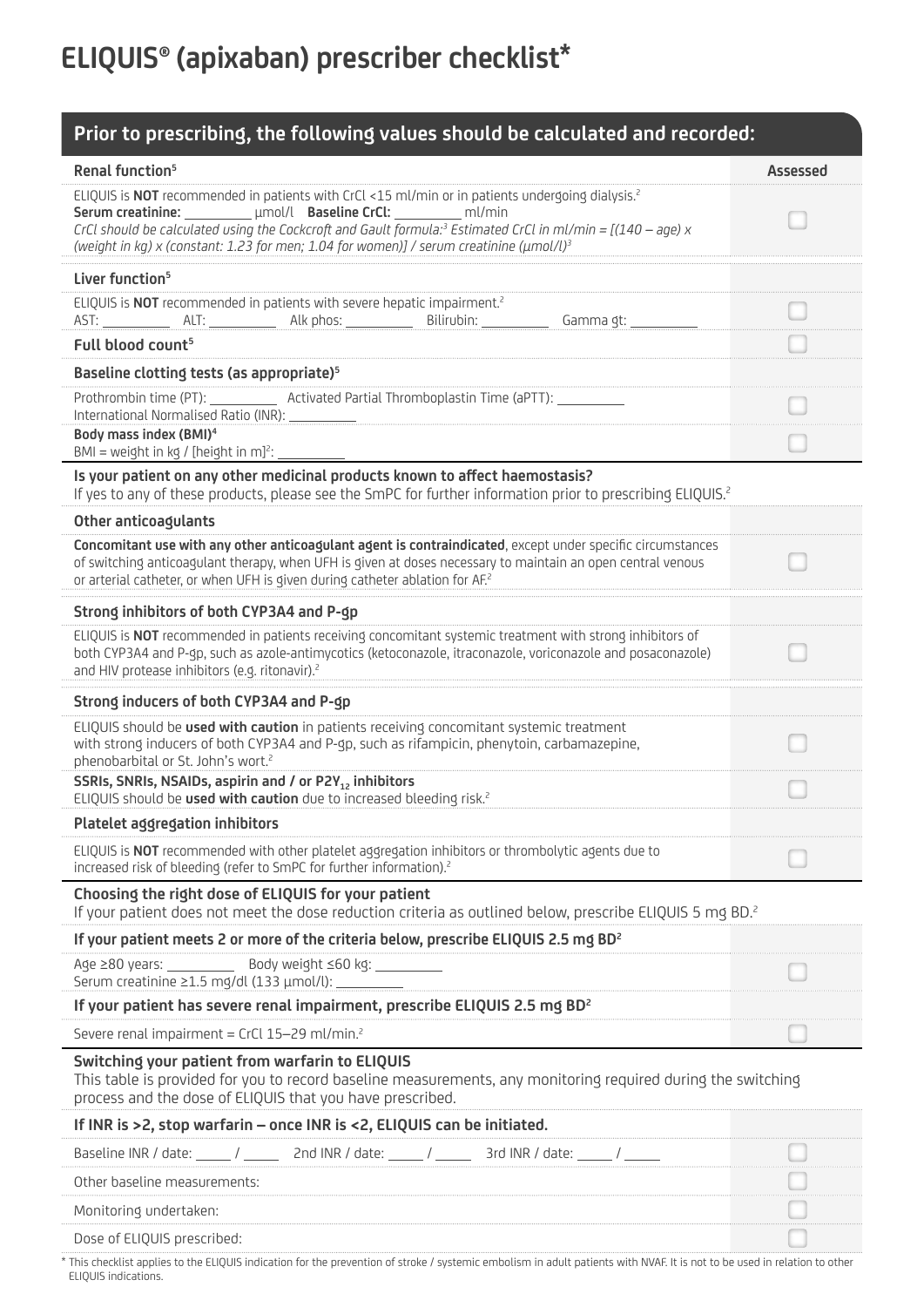## **Patient follow-up checklist\***

Guidelines from NICE and EHRA recommend that patients taking an anticoagulant should be reviewed at least annually to assess their need for anticoagulation and the quality of anticoagulation.<sup>1,4,5</sup> Some patients may need to be followed up more frequently at 6-month or even 3-month intervals.<sup>5</sup> Please refer to the SmPC before prescribing.<sup>2</sup>

This entire document is intended for healthcare professionals only and should not be given to patients.

| Have you assessed the following in this patient?                                                                                                                                |          |
|---------------------------------------------------------------------------------------------------------------------------------------------------------------------------------|----------|
| <b>Renal function test</b>                                                                                                                                                      | Assessed |
| 3 and 6-month reviews are recommended for patients with declining renal function as per NICE Clinical Knowledge<br>Summary advice and EHRA guidelines <sup>4,5</sup>            |          |
| - Repeat at least every 3 months if the patient has a creatinine clearance 15-30 ml/min <sup>4,5</sup>                                                                          |          |
| - Repeat more often if there is an intercurrent illness that may impact renal function                                                                                          |          |
| $-$ Repeat every 3–6 months if the patient has a creatinine clearance between 30–60 ml/min <sup>4,5</sup>                                                                       |          |
| - Repeat every 4-6 months if the patient is 75 years or older or is frail <sup>4,5</sup>                                                                                        |          |
| - Follow up at 12 months <sup>4,5</sup>                                                                                                                                         |          |
| 3 and 6-month review <sup>5</sup> / each visit <sup>4</sup>                                                                                                                     |          |
| - Enquire about the presence of any adverse effects such as bleeding <sup>4,5</sup>                                                                                             |          |
| $-$ Assess other side effects <sup>4,5</sup>                                                                                                                                    |          |
| - Assess compliance with treatment and re-educate on importance of strict intake schedule <sup>4,5</sup>                                                                        |          |
| - Assess for features or presence of thromboembolic events (e.g. symptoms of stroke, or breathlessness - may<br>suggest a pulmonary embolism) <sup>4,5</sup>                    |          |
| - Assess concomitant and over-the-counter medicines <sup>4,5</sup>                                                                                                              |          |
| - Assess modifiable risk factors (e.g. obesity, hypertension, diabetes mellitus, obstructive sleep apnoea,<br>alcohol consumption, smoking and lack of exercise) <sup>4,5</sup> |          |
| - Determine the need for blood sampling <sup>4,5</sup>                                                                                                                          |          |
| - Assess optimal and correct dosing <sup>4</sup>                                                                                                                                |          |
| 12-month review <sup>4,5</sup>                                                                                                                                                  |          |
| — Repeat renal and hepatic function tests, and full blood count <sup>4.3</sup>                                                                                                  |          |
| $-$ Enquire about the presence of any adverse effects such as bleeding <sup>4,5</sup>                                                                                           |          |
| $-$ Assess side effects <sup>4,5</sup>                                                                                                                                          |          |
| - Assess compliance with treatment and re-educate on importance of strict intake schedule <sup>4,5</sup>                                                                        |          |
| - Assess for the presence of thromboembolic events (e.g. symptoms of stroke, or breathlessness - may suggest<br>a pulmonary embolism) <sup>4,5</sup>                            |          |
| - Assess concomitant and over-the-counter medicines <sup>4,5</sup>                                                                                                              |          |
| - Assess modifiable risk factors <sup>4,5</sup>                                                                                                                                 |          |
| $-$ Determine the need for blood sampling <sup>4,5</sup>                                                                                                                        |          |
| - Assess optimal and correct dosing <sup>4</sup>                                                                                                                                |          |

<sup>\*</sup> This checklist applies to the ELIQUIS indication for the prevention of stroke / systemic embolism in adult patients with NVAF. It is not to be used in relation to other ELIQUIS indications.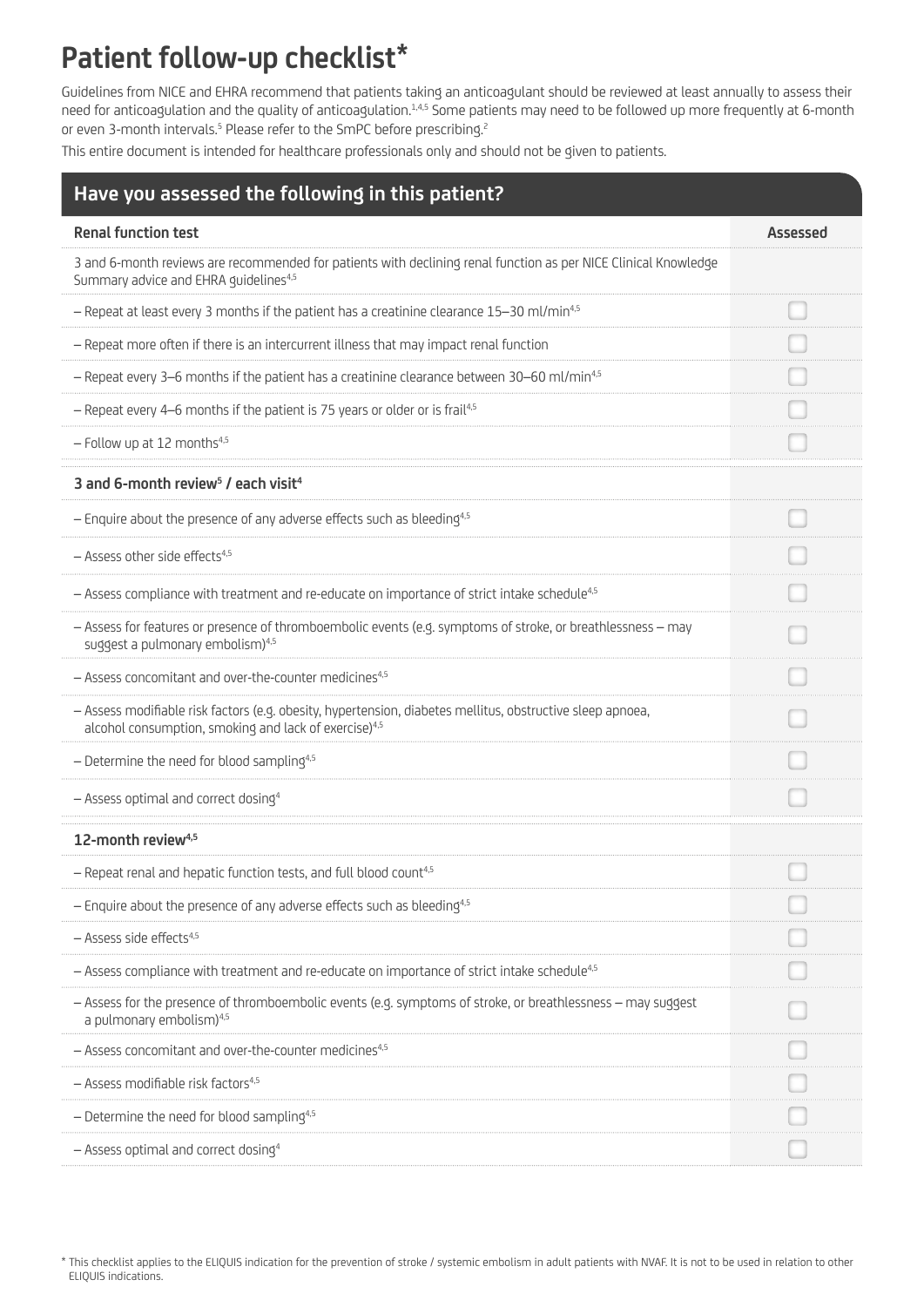## **Patient discussion checklist\***

The table below provides an example of a checklist that may be used to quide a discussion with patients starting on ELIQUIS<sup>®</sup> and to support the switch process. Please note that this is a sample of potential assessment questions that could be used and is not an exhaustive list. Please refer to the SmPC before prescribing.<sup>2</sup>

This entire document is intended for healthcare professionals only and should not be given to patients.

## **Please ensure you have discussed the following points with your patient:**

| <b>Rationale for switch from warfarin</b>                                                                                                                                     | <b>Discussed</b> |
|-------------------------------------------------------------------------------------------------------------------------------------------------------------------------------|------------------|
| - Understand the differences between ELIQUIS and warfarin, such as efficacy, safety, convenience and monitoring                                                               |                  |
| - Provide an explanation for the patient regarding the choice of ELIQUIS and its benefits                                                                                     |                  |
| - Understand the difference between ELIQUIS dosing and warfarin dosing and why they differ                                                                                    |                  |
| - Common side effects with ELIQUIS (e.g. bruising)                                                                                                                            |                  |
| Dose of ELIQUIS prescribed                                                                                                                                                    |                  |
| - Advise patient on the dose of ELIQUIS they are receiving and the reasons for the choice of dose                                                                             |                  |
| How and when to take ELIQUIS                                                                                                                                                  |                  |
| - One tablet twice a day with or without food <sup>2</sup>                                                                                                                    |                  |
| $-$ At roughly the same times each day <sup>2</sup>                                                                                                                           |                  |
| What to do if a dose is missed?                                                                                                                                               |                  |
| - If a dose is missed, take ELIQUIS immediately and then continue with twice-daily intake as before <sup>2</sup>                                                              |                  |
| What to do if an extra dose is taken accidentally?                                                                                                                            |                  |
| $-$ Tell doctor immediately <sup>2</sup>                                                                                                                                      |                  |
| How long to take ELIQUIS for                                                                                                                                                  |                  |
| - Do not stop taking medicine without talking to doctor first <sup>2</sup>                                                                                                    |                  |
| - May have to take for rest of life                                                                                                                                           |                  |
| - Discuss ways of remembering to take twice daily                                                                                                                             |                  |
| - Ensure patient knows how to order repeat prescription                                                                                                                       |                  |
| Anticoagulation monitoring - patients being switched from warfarin                                                                                                            |                  |
| - Advise patients who are accustomed to INR monitoring that no INR monitoring is required with ELIQUIS <sup>2</sup>                                                           |                  |
| <b>Food interactions</b>                                                                                                                                                      |                  |
| - Advise patients that ELIQUIS should be swallowed with water, with or without food <sup>2</sup>                                                                              |                  |
| Informing healthcare professionals - as with all anticoagulants                                                                                                               |                  |
| - Doctor: inform before any additional medication is required                                                                                                                 |                  |
| - Dentist: needs to be informed because there is an increased risk of bleeding if dental treatment is needed                                                                  |                  |
| - Pharmacist: so they can advise about medicines suitable to take with anticoagulants                                                                                         |                  |
| - All HCPs: ensure patient has a patient alert card and emphasise the importance of carrying at all times and<br>producing when seeing a healthcare professional              |                  |
| Surgery                                                                                                                                                                       |                  |
| - Inform surgeon that you are taking ELIQUIS <sup>2</sup>                                                                                                                     |                  |
| Drug interactions                                                                                                                                                             |                  |
| - Check if the patient is taking any drugs other than those recorded in their notes e.g. OTC preparations                                                                     |                  |
| - Advise patients to consult pharmacist and Patient Information Leaflet before using OTC preparations                                                                         |                  |
| - Please refer to SmPC for full list of interactions <sup>2</sup>                                                                                                             |                  |
| Side effects                                                                                                                                                                  |                  |
| - Most relate to bruising and bleeding <sup>2</sup>                                                                                                                           |                  |
| - Discuss actions in case of minor and major bleeding episodes; in case of a bleeding event that does not stop<br>on its own, seek medical attention immediately <sup>2</sup> |                  |
| - Please refer to SmPC for full list of side effects <sup>2</sup>                                                                                                             |                  |

\* This checklist applies to the ELIQUIS indication for the prevention of stroke / systemic embolism in adult patients with NVAF. It is not to be used in relation to other ELIQUIS indications.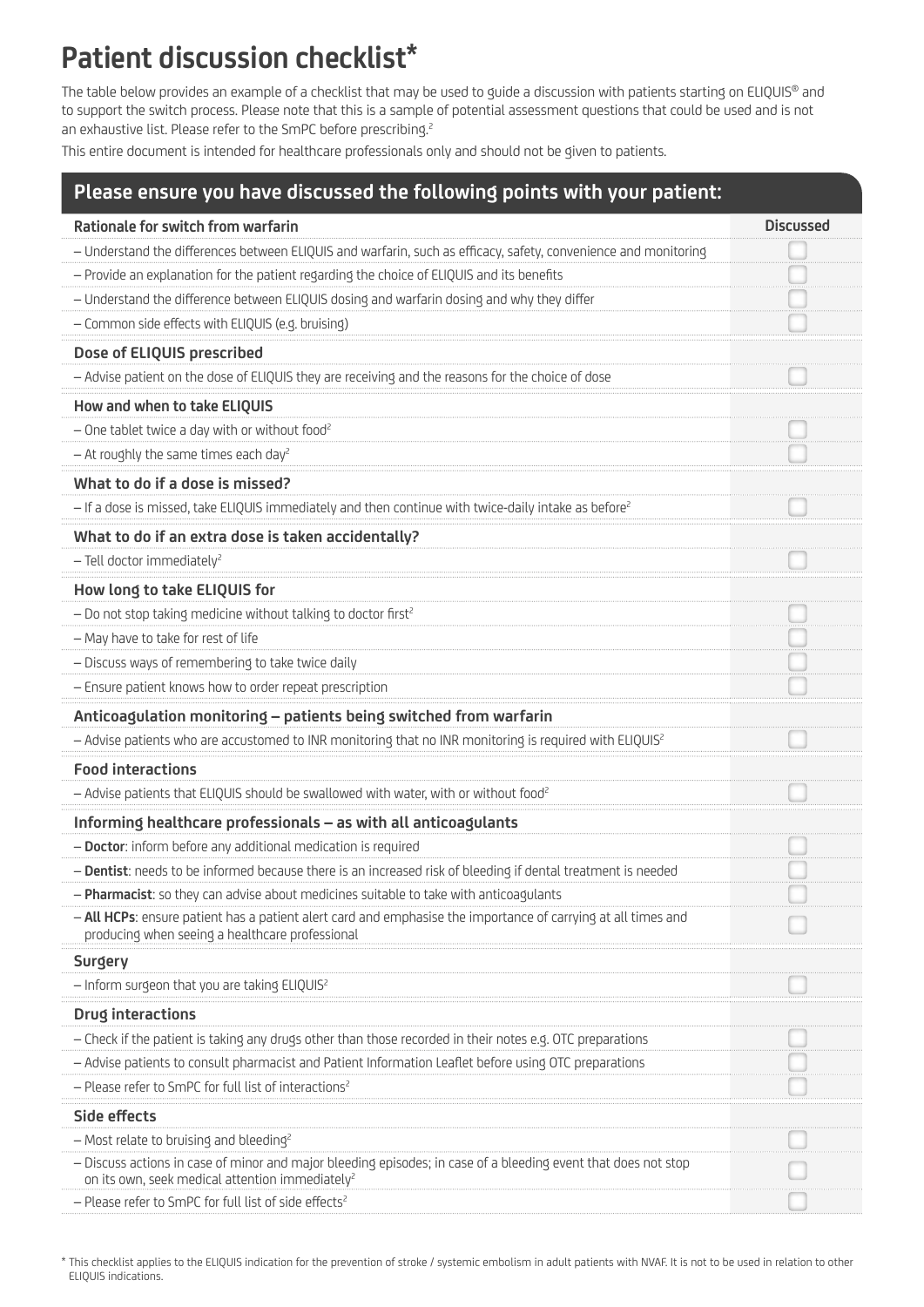### **ELIQUIS patient support**

– Provide with ELIQUIS patient information and advise to also read the Patient Information Leaflet contained within their box of ELIQUIS and complete the patient alert card

#### **Contact numbers**

– Contact the healthcare team if there are any concerns; check that the patient has appropriate contact numbers – please see the SmPC for contact numbers to the pharmaceutical company

#### **Alert card**

– Emphasise the importance of carrying this at all times and producing when seeing a healthcare professional

\* This checklist applies to the ELIQUIS indication for the prevention of stroke / systemic embolism in adult patients with NVAF. It is not to be used in relation to other ELIQUIS indications.

AF = Atrial Fibrillation BD = Twice Daily CHA<sub>2</sub>DS<sub>2</sub>-VASc = Congestive heart failure or left ventricular dysfunction, Hypertension, Age ≥75 (doubled), Diabetes, Stroke (doubled)-Vascular disease, Age 65–74, Sex category (female) CrCl = Creatinine Clearance EHRA = European Heart Rhythm Association HCP = Health Care Professionals HIV = Human Immunodeficiency Virus INR = International Normalised Ratio NICE = The National Institute for Health and Care Excellence NSAIDs = Non-Steroidal Anti-Inflammatory Drugs NVAF = Non-Valvular Atrial Fibrillation NYHA = New York Heart Association OTC = Over The Counter SmPC = Summary of Product Characteristics SNRIs = Serotonin and Norepinephrine Reuptake inhibitor SSRIs = Selective Serotonin Reuptake Inhibitor TTR = Time in Therapeutic Range UFH = Unfractionated heparin ULN = Upper Limit of Normal

#### **References**

 **1.** NICE NG196. Atrial fibrillation: diagnosis and management. Available at: www.nice.org.uk/guidance/ng196. **2.** ELIQUIS® (apixaban) Summary of Product Characteristics. Available at: www.medicines.org.uk. **3.** South London Calculating Creatinine Clearance for DOACs. **4.** Steffel J *et al.* Europace 2021; 00, 1–65. **5.** NICE CKS. Anticoagulation - oral: Scenario: Apixaban. April 2021.

## **Notes**